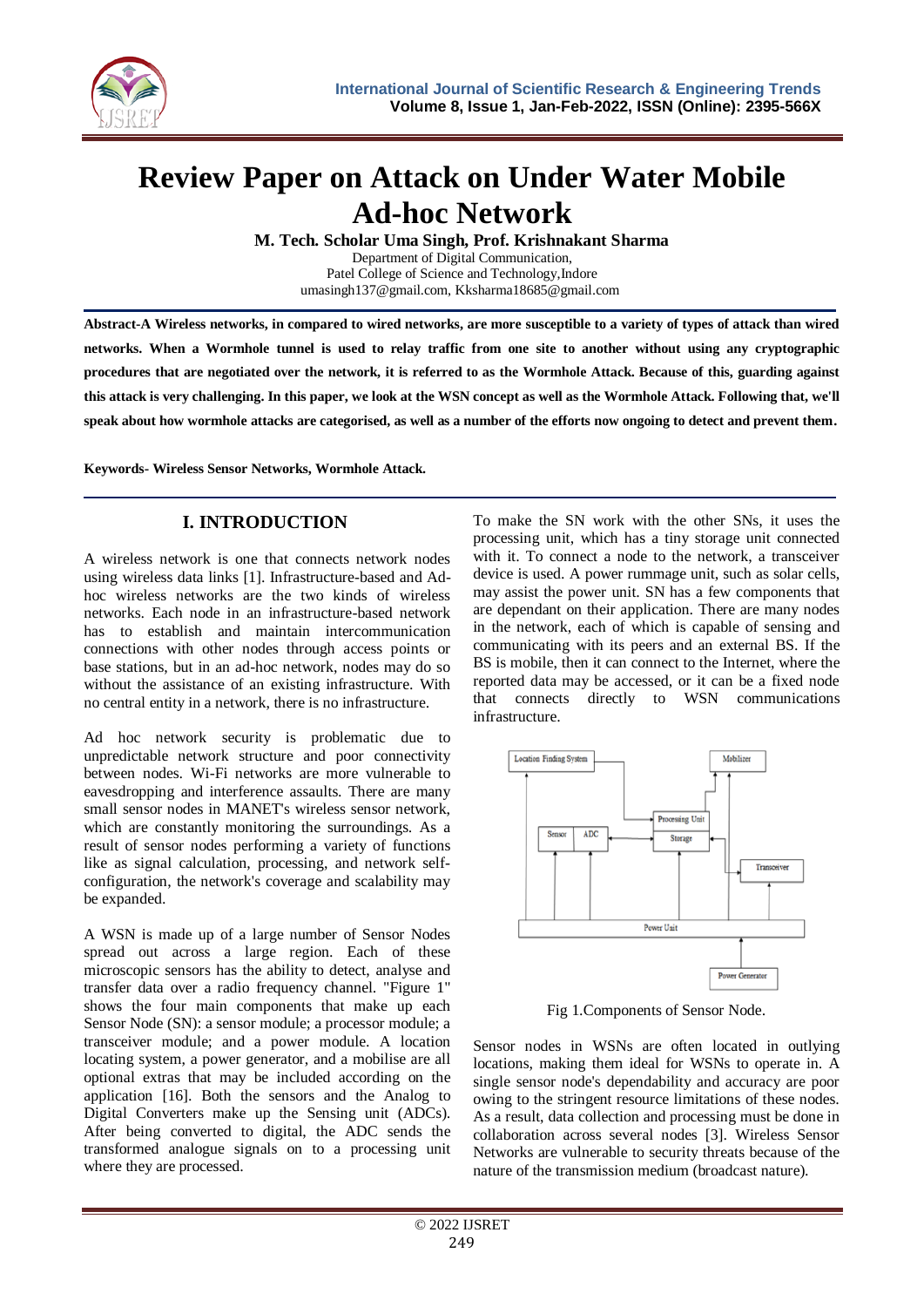

The nodes of WSNs, on the other hand, are often located in hazardous or hostile environments, with no physical safeguards to keep them safe [17]. There are two sorts of attacks: active and passive. As part of an active attack, the attacker keeps tabs on the communication channel and listens in on it.

The following are examples of active attacks:

- **Sensor Network Routing Attacks:** A Review Corrupted Messages Malfunction of a Node Intimidation and Threats There is an issue with one of the nodes. DoS (Double-click) Attacks Attacks on the Node Replication Service Node that isn't there 9. Subversion Node
- Passive attack occurs when an unauthorised party keeps tabs on and listens in on the communication channel. Any intrusion on one's privacy is done passively [4].

## **II. WORMMHOLE ATTACK**

If two or more malicious attackers conduct a Wormhole Attack, each of them receives data packets from a different network site via a wormhole tunnel and then sends them to a different place, creating the appearance that the two remote nodes are in close proximity. Allow me to explain by using a multi-hop network [18]. As demonstrated in, an ad hoc network may include nodes that are either mobile or static (Figure 2).

The circle denotes a network node or user, while the line symbolises the link between the two nodes shown in this diagram. Let's say node 2 wishes to send a message to node 9 through node 9. But before sending message, source node will pick a way to transmit message by utilising Predefined Routing Protocols which may be Proactive or Reactive in nature. Instead of using reactive routing protocol, which does not have any routing table, node 2 (the source node) will need to lookup routing information before sending any messages since it does not have a routing table because it employs proactive routing (i.e. proactive forwarding).

When using the Reactive Routing Protocol, the sender broadcasts an RREQ message to all of its nearby neighbours within a single hop of the destination. To be sure, every node that receives an RREQ message doublechecks whether or not the message is meant for them before sending a reply message with route information back to the sender using the same route that the original request message used to reach the node in the first place [19].

Due to the limited bandwidth and power of nodes in an ad hoc network, routing systems often choose the route that is the shortest possible. Because of this, we may say that node 2 sends the message to nodes 2, 5, 6, 8, and 9. The intermediary nodes in the network serve as message routers, sending messages to their intended destinations. Assume the ad hoc network described above has been

compromised by a wormhole. When node 2 and node 9 are attacked by two different attackers, they will be linked by a high-speed bus [20]. Although an attacker may not be a member of the network, the open nature of an ad hoc network means it may still overhear messages. When one of the attackers gets a message from a node in the attacker's vicinity, the other attacker in the network retransmits the message.

As a result, nodes 2 and 9—where the attackers are hiding—are led to assume that they are both directly linked. As a result, the attacker creates a fictitious connection in a network, say between nodes 2 and 9. Node 2 will transmit a message to node 9 through a wormhole tunnel as a result of this fictitious connection. As a result, the route is now 2- 9. Node 2-9 has replaced all previous routes in the network that went via nodes 2-5-6- 8-9.

Due to this, the vast majority of communications in the network are routed via the wormhole, placing the attacker well ahead of all other nodes [21]. Even if the attacker does not have cryptographic keys, he or she may use the bogus connection to store all communications that travel over it and utilise that data to evaluate content. In addition, an attacker has the potential to remove or change any node's message at any moment, which has an impact on security's availability and integrity.

Consequently, further assaults such as eavesdropping, congestion, packet loss spoofing and so on [5] are dodged by the Wormhole attack. It's one of the many DDoS assaults that don't need the attacker to have any prior understanding of cryptography. That's why a wormhole assault might go undetected for a long time. The launch of it can be done by a minimum of two nodes. Packets are tunnelled from the source to the destination node over wormhole links in two-ended wormholes, and the destination sends them back after they've received them.



Fig 2. Wormhole Attack in Ad-hoc Network.

## **1. Wormhole Attack Classification:**

Open, half-open, and closed wormhole attacks may be distinguished by whether or not the attackers can be seen in the routing and packet forwarding behaviour of wormhole nodes, as well as whether or not they want to conceal or reveal their identities. The source node is S, and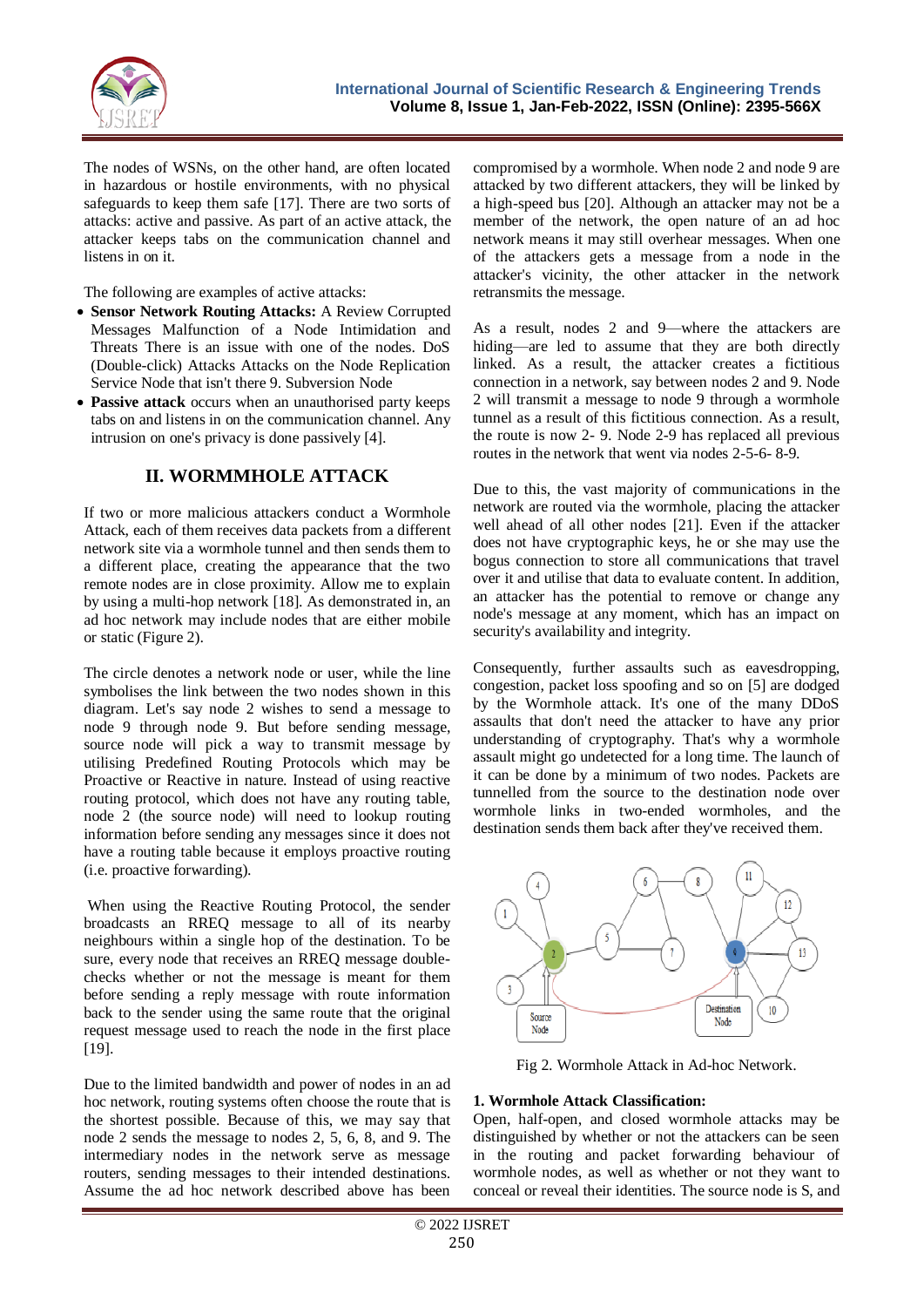

the destination node is D in the following examples. M1 and M2 indicate malicious nodes.

**1.1 Wormhole that's been opened:** In this attack technique, the attacker adds a self-included header to the packet once the route is discovered. Malicious nodes in the route are known to the network nodes, yet they act as though they are neighbours with the legitimate nodes. According to (Figure 3), nodes S and D on the travelled route are visible, as well as the endpoints of wormholes M1 and M2, but nodes A and B on the destination path are concealed.



Fig 3. Open Wormhole Attack.

**1.2 Wormhole with One Half Open:** In this attack technique, the attackers don't do anything to the data in the packets they intercept. They just rebroadcast the packet after tunnelling it from one side of the wormhole to the other. In Figure 4, a malicious node M1 near the source (S) may be seen, but the second end (M2) is concealed, resulting in a route of S-M1-D for the packets delivered by S to D.



Fig 4. Half Open Wormhole Attack.

**1.3 Wormhole that has been sealed off**: All intermediary nodes (M1, A, B, and M2) on the route from S to D remain anonymous in this mode. Source and destination are always only a hop apart from one other in this game. As a result, people establish fictitious neighbours.



Based on the techniques used for launching attack, Wormhole Attack can be classified into five categories:

**1.1.1 Packet Encapsulation:** Wormhole Encapsulation is used in the attack to break up the routing information before sending it to the cooperating node. Due to the fact that the tunnel is formed through standard network nodes, no extra tools are required in this wormhole attack. At least two attackers are required. During traversal, the real hop count does not rise in this attack type [22]. The encapsulation-based wormhole attack (Figure 6) illustrates the vulnerability of routing systems that employ hop count as a route selection. Consider that in the presence of two malicious nodes M1 and M2, nodes S (source) and Sink (destination) attempt to find the shortest route between them. This happens because M1 receives the route request message from Node S, wraps it, and then passes it on to M<sub>2</sub> through the path that exists between M<sub>1</sub> and the second node, the destination node (E-F-G). Node M2 retransmits the packet in the same condition as before. No additional hops are required to transport RREQ between M1 andM2 due to its encapsulation (E-F-G). A second RREQ goes from S to sink along the route that includes nodes A-BC at the same time [23]. It seems as if the second path (S-M1-M2-Sink) is just three hops long, but in fact, it is really six hops long. Now, there are two possible ways from S to Sink (M1-E-F-G-M2-Sink). Since the second route looks to be the quickest, the sink opts towards it.



Fig 6. Wormhole Attack Using Packet Encapsulation.

**1.1.2 High-Quality or Out-of-Band Channel Wormhole:** An attacker employs a long-range wireless or cable connection in this scenario. Attackers use highpowered signals that are not accessible to the normal nodes in the network to broadcast route request messages, which then creates a tunnel from their point of origin to their point of destination via themselves [24]. For this assault to be successful, you'll need specific hardware. Here is an example of a top-notch channel-based assault (Figure 7). Malicious sensor nodes M1 and M2 are connected through an out-of-band channel. It is reasonable to suppose that an RREQ is sent from the source (S) to the sink (S), with the assumption that S's neighbours, A and M1, are receiving it. RREQ is tunnelled from Node M1 to M2, which broadcasts the packet to its neighbours, including the sink node, if it is present. RREQs are sent to sink node (S-M1-M2-Sink) and sink node chooses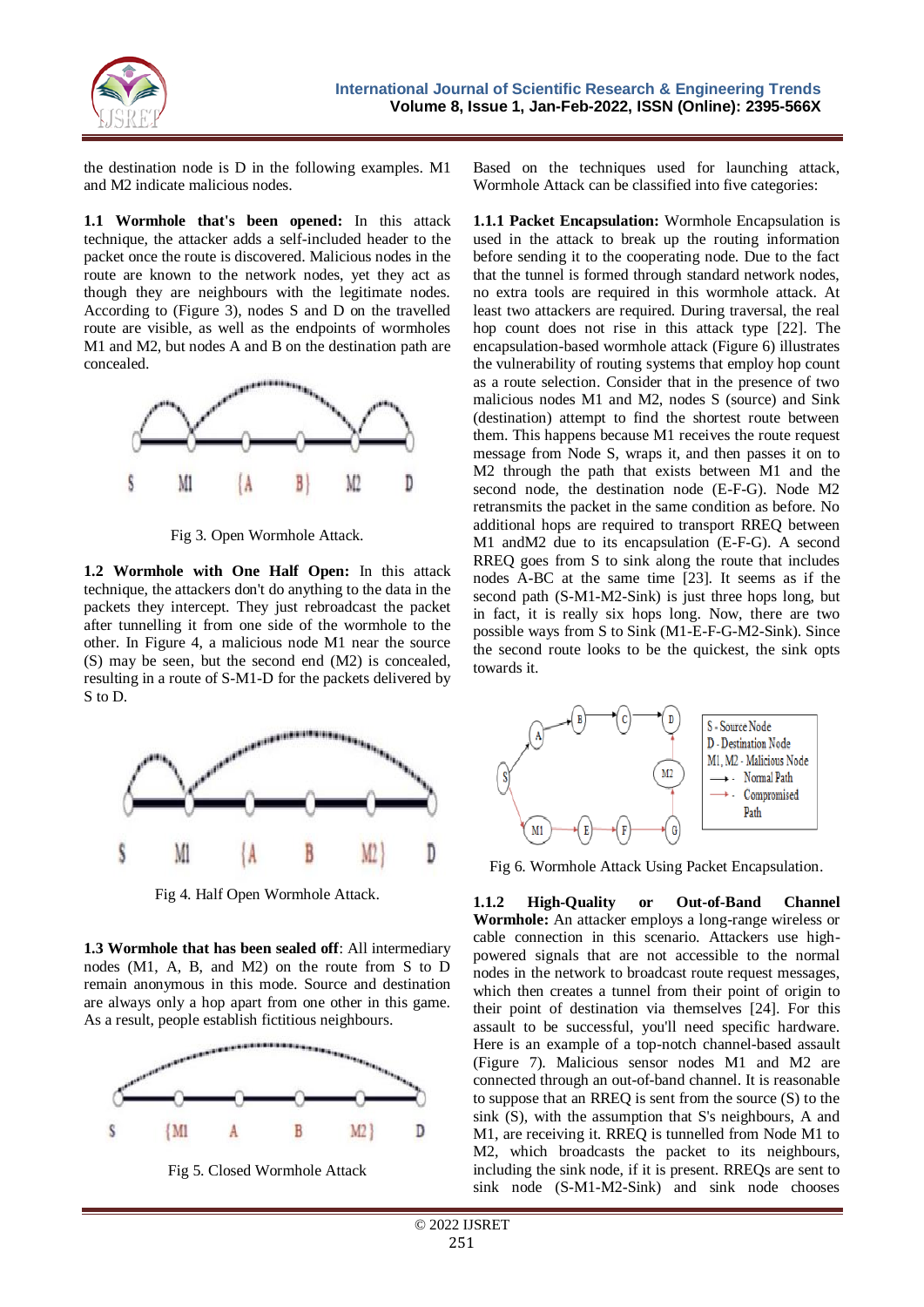

amongst them because the shorter and quicker path is preferred by sink node.



Fig 7. Wormhole Attack using tunnel between two nodes.

**1.1.3 High-Power Transmission Capable Wormhole:**To carry out this form of wormhole attack, the network must have at least one rogue node with strong transmission power, which can connect with other nodes across great distances. This request is broadcast loudly by every rogue node that gets an RREQ. There are several nodes that will rebroadcast the RREQ in order to reach their target. By using this technique, the malicious node enhances its chances of being included in the routes formed between the source and the destination even if no other malicious nodes are involved [7].

**1.1.4 Packet Relay Wormhole:** One or more malicious nodes may carry out this sort of attack. In this scenario, a rogue sensor node sends data packets to two distant sensor nodes, tricking them into believing they are neighbours. Fake neighbours may be produced in this manner. Replay-Based Assault is another name for this kind of attack. Figure 9(a) shows two nonneighboring sensor nodes A and B with a malicious neighbour node M1 (Figure 9(a)). Sensor nodes A and B may be tricked into thinking they are neighbours by using Node M1 to relay packets between them. (Figure 9(b)) shows that if many malicious sensor nodes work together, then sensor nodes that are several hops apart from each other may be attacked [7].



Fig 8. Replay Based Attack Using (a) one malicious node or (b) two malicious node.

**1.1.5 Protocol Distortion Wormhole:** A single rogue node uses a distorted routing protocol to try to attract network traffic. Since this attack has no significant impact on network routing, it may be safely dismissed as nonharmful. Also referred to as "rushing assault" in literary

works [3]. By exploiting protocol distortion, routing systems that focus on "shortest latency" rather than "smallest hop count" run the danger of being compromised by wormhole attacks.

| Name of Mode                   | Minimum Number of<br><b>Malicious Node</b> | Requirement              |  |
|--------------------------------|--------------------------------------------|--------------------------|--|
| <b>Packet Encapsulation</b>    | Two                                        | None                     |  |
| Out-Of-Band Channel            | Two                                        | High Speed Wireless Link |  |
| <b>High Power</b>              | One                                        | High Power Source        |  |
| <b>Transmission Capability</b> |                                            |                          |  |
| <b>Packet Relay</b>            | <b>One</b>                                 | None                     |  |
| <b>Protocol Distortions</b>    | One                                        | None                     |  |

#### **2. Detection of Wormhole Attack:**

It's difficult to identify wormhole attacks because hostile nodes send out data packets that aren't harmful. Most wireless sensor network routing algorithms include lightweight cryptographic techniques to prevent unwanted nodes from injecting bogus data packets into the network, too [25]. Since the data packets are replayed in wormhole attacks, all cryptographic checks are bypassed. Most of the time, protocols used synchronised clocks, directional antennas, or positioning devices to accomplish their goals.

Mobile Ad-hoc Network wormhole attacks may be detected using a variety of methods.

#### **2.1 Basedon Special Hardware Hu, Perrig and Johnson [9] proposed a mechanism, named packet leashes.**



Fig 9. Classification of Wormhole Attack Detection Mechanism.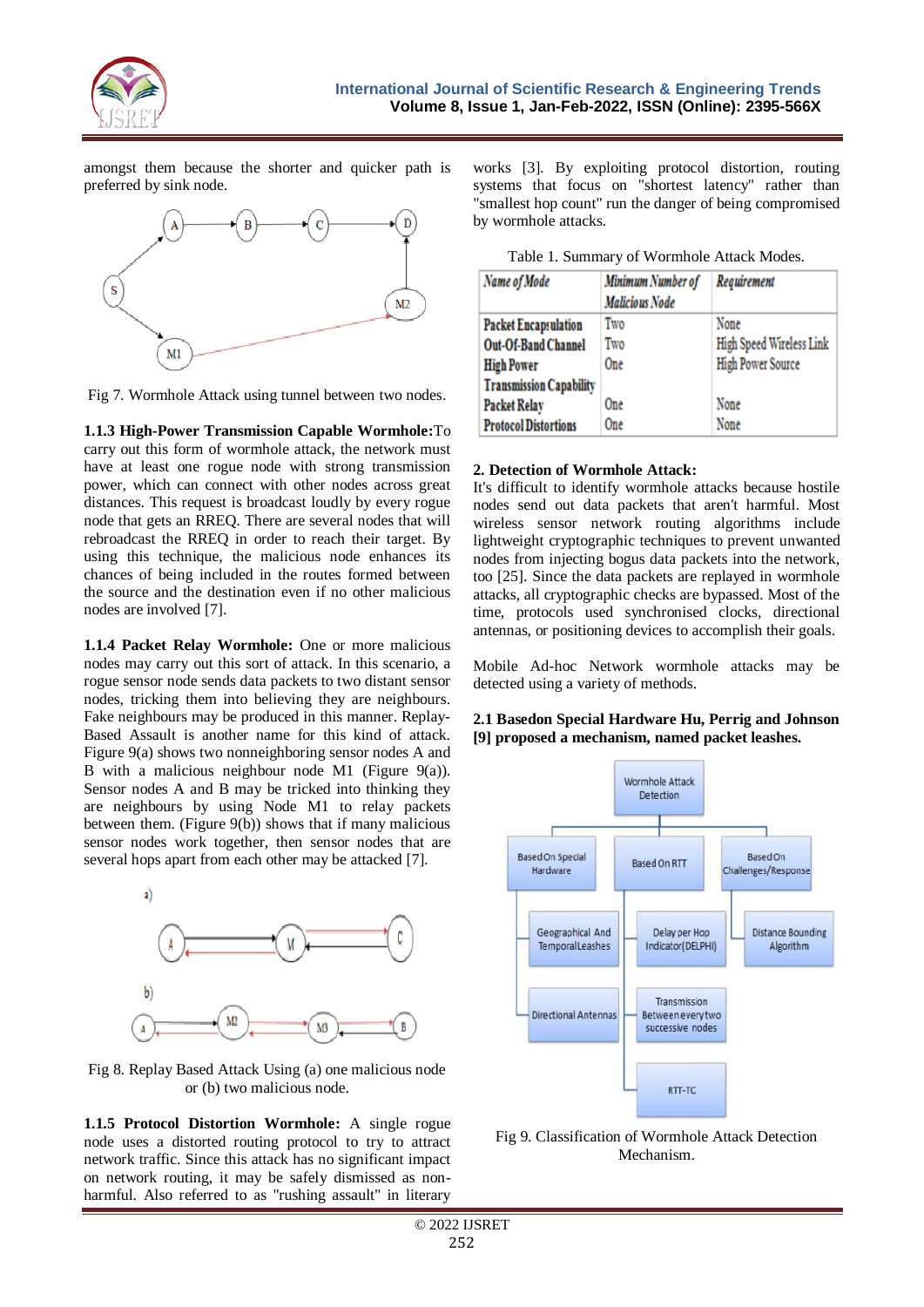

It prevents packets from travelling outside the range of transmission. The book divides leashes into two categories: geographical and temporal (or time). To identify the neighbour relationship in Geographical Leashes, each node has a clock that is only weakly synced with the network's overall clock. Node attaches its current location and transmission time to a packet before transmitting it [26]. Nodes on the receiving end calculate distances and travel times based on packets that have been received by them. To determine whether or not a packet has travelled through a wormhole, the receiver must employ distance information. Geographic leash building necessitates the use of a Global Positioning System (GPS) since each node must be aware of its own position.

All nodes in a Temporal Leashes network must have their clocks perfectly synced. The receiver will then compare the received time to the packet's associated sending time. The arrangement is complicated and expensive since it requires specialised hardware to provide reliable time synchronisation between the nodes. This technique ignores congestion since processing and queuing delays are deemed insignificant by it [7]. It does not rely on GPS information, but instead uses a clock that is precisely synced across all nodes [5]. Directional antennas were proposed by Hu and Evans [9].

For this reason, it's possible to send packets in one way and receive them in the other direction even in ad hoc networks that lack wormhole links. As a result, a neighbourhood relationship can only be established when the directions line up in pairs. It necessitates the use of a directional antenna on each node [5] A wormhole detection system based on zone-based antennas has been suggested. Zones are numbered 1 to N clockwise around each sensor, with zone 1 pointing east at the start. This strategy is based on the transfer of directional information between nodes cooperating. First-time signal reception by a sensor node gives the inexact signal direction and allows the sensor to identify the foreign sensor node based on its zone [27]. After then, the sensor node works with the other nodes in the network to verify the validity of the unknown node [6]. Unlike other methods, this one doesn't need any kind of position or time synchronisation information from the nodes in the network. However, it does have certain drawbacks, such as antenna directional problems [7].

**2.2 This approach can identify both hidden and disclosed wormhole assaults since it is based on RTT and King-Shan Lui's Delay per Hop Indicator (Delphi) [10].** A wormhole attack is detected in Delphi by measuring the latency between the sender node and the receiver. To identify wormhole attacks, the hop count and delay information of disarranged pathways are gathered and the delay per hop value is calculated. Node-to-node communications are referred as as hops. In a typical case, the packet's perception of delay in propagation should be consistent from hop to hop. In wormhole attacks, on the

other hand, the latency is unacceptably great because of malicious nodes in the way. A path's latency per hop determines whether or not a wormhole assault would succeed. A wormhole may be found by comparing the delay per hop numbers of the different disarranged pathways. Wormhole attacks cannot be found using this technique. Because each node has the ability to vary the route length, wormhole nodes might do it in such a manner that they would be impossible to identify [7].

According to Tran et.al [11], wormhole assaults may be detected during the route building stage by measuring transmission time between every two sensor nodes along the constructed way. For example, the time it takes to go via a wormhole is far longer than the time it takes to travel between two genuine real neighbours who are within radio range of one another. Wormhole assaults disrupt the routesetting process before doing any damage. TTM doesn't need any additional gear. However, since only delays are taken into consideration, two verified neighbours with connection congestion are ignored, resulting in a significant false alert rate [7]. On the basis of topological comparison and round trip time measurement, Alam and Chan [12] created the RTT-TC method. By employing RTT measurements, this approach suspects a wormhole assault and then eliminates any real neighbours from the suspect list using topological comparison.

The Neighbor List in this approach is divided into two sections: TRST and SUS, which stand for Trusted and Suspected, respectively. If the RTT between two nodes is three times more than their current RTTavg, they may be connected via a wormhole tunnel. These two nodes' NodeIDs are added to their corresponding SUS lists if a wormhole tunnel is found [28]. When a source node discovers a non-empty SUS list, the wormhole detection mechanism is triggered. The SUS component of a node's Neighbor List contains all the nodes a node might possibly request packets from. The receivers then respond with their TRST list to the source, which is compared to the source's TRST list to see whether the connection has been compromised by the wormhole. Since there is no clock synchronisation required, this technique offers greater detection rates but higher message overhead [7].

**2.3 As a result of the problems encountered and the solutions adopted Using specialised hardware, Capkun et al. [14] developed the SECTOR protocol.** The basic notion behind the protocol is that the speed at which data is sent between two sensors nodes may be used to determine how far apart they are. Using (mutual authentication with distance bounding) MADB protocol, the proposed approach does not need any clock synchronisation or position information [29]. The MADB protocol makes it possible for nodes to find out how far apart they are before they meet. Brands and Chaum [15] were the first to propose distance-bounding techniques. Using this approach, one side might set a feasible upper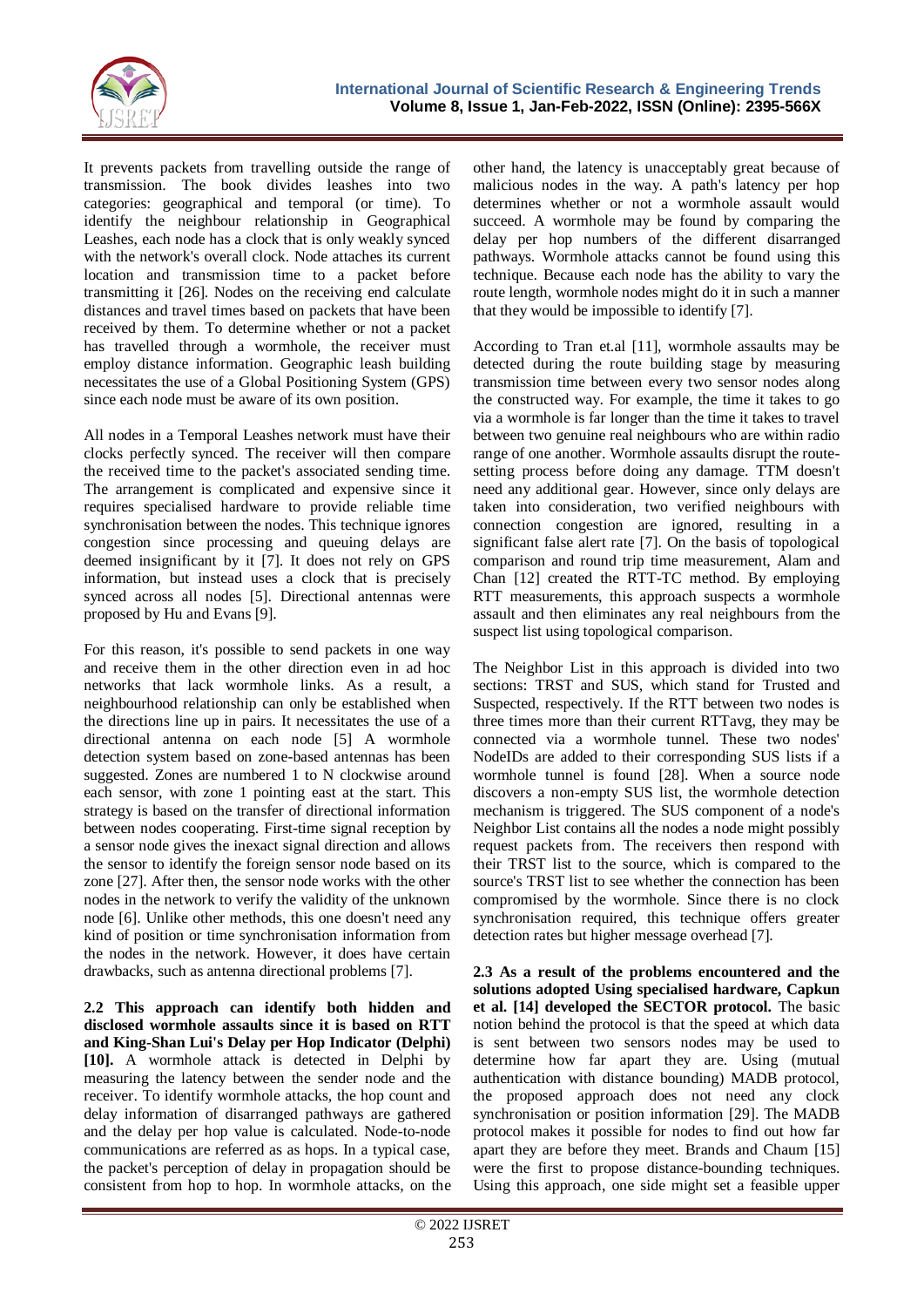

limit on the distance between them [30]. The first party may determine the distance to the other party's upper limit by measuring the time it takes to send out challenges and get answers. Brands and Chaum's distance-bounding methodology was updated by Capkun et al. The protocol makes it possible for both parties to know exactly how far the other party is away at the same time. It is also assumed that all parties have a symmetric key, which is why the nodes are created before the distance-binding protocol is executed.

# **III. CONCLUSION**

We have described in full the wormhole attack in this work, including the many types. This attack's effects have been examined in detail, as well as the many strategies employed to prevent or lessen it. There have been several solutions proposed for assaults of this sort on the network.Each of these approaches has pros and cons.

Disadvantages come in the form of requirements (which might be either impracticable, expensive, or otherwise influence other elements of the ad hoc network like mobility or decentralisation) or their impact on overall performance of the network (by increasing load on network). Further research on the effects of this assault is essential if the threat posed by it is to be contained.

Table 2. Summary and Comparison of existing wormhole detection mechanism.

| Detection<br>Method                          | Existing<br>Method                                         | Advantages                                                                           |                                                                                                                  | Disadvantages                                                                                    |                                                                             |
|----------------------------------------------|------------------------------------------------------------|--------------------------------------------------------------------------------------|------------------------------------------------------------------------------------------------------------------|--------------------------------------------------------------------------------------------------|-----------------------------------------------------------------------------|
|                                              | Packet Leashes-<br>Temporal and<br>Geographical<br>Leashes | Geographical<br>leash                                                                | Loose time<br>synchronization.<br>Attacker can be<br>caught if it<br>pretends to be in<br>multiple<br>locations. | Geographical<br>leash                                                                            | Need GPS for<br>location<br>information.<br>Cannot detect<br>exposed attack |
| Using<br>specialized<br>hardware             |                                                            | Temporal<br>Leash                                                                    | No need for<br>location<br>information                                                                           | Temporal<br>Leash                                                                                | Tightly<br>synchronized<br>clocks<br>Detect only<br>hidden attack           |
|                                              | Using<br>Directional<br><b>Antennas</b>                    | Need no location information<br>Need no clock synchronization                        |                                                                                                                  | Requires directional antennas and<br>suffer from antennas directional<br>errors                  |                                                                             |
| <b>Using RTT</b>                             | <b>DelPHI</b>                                              | No need for location or time<br>synchronization<br>Does not require special hardware |                                                                                                                  | Cannot pinpoint the location of<br>wormhole<br>Does not work well when all<br>paths are tunneled |                                                                             |
|                                              | <b>TTM</b>                                                 | No special hardware required<br>Pinpoints the location of wormhole                   |                                                                                                                  | Does not take link congestion<br>into account<br>Generate false alarms                           |                                                                             |
|                                              | RTT-TC                                                     | No need for special hardware or<br>clock synchronization.<br>Higher detection rate   |                                                                                                                  | High message overhead                                                                            |                                                                             |
| Using<br>challenge/<br>response<br>mechanism | <b>SECTOR</b>                                              | Requires no location or clock<br>synchronization                                     |                                                                                                                  | Requires specialized hardware<br>to respond to one bit challenge<br>Cannot detect exposed attack |                                                                             |

## **REFERENCES**

- [1] http://en.wikipedia.org/wiki/Wireless\_network.Wirel ess Network - Wikipedia, Retrieved March 4, 2015.
- [2] Debnath Bhattacharyya, et al, "A Comparative Study of Wireless Sensor Networks and Their Routing Protocols‖, In MDPI-2010, Basel, Switzerland, Nov. 2010.
- [3] Shukla, M., Joshi, B.K. & Singh, U. Mitigate Wormhole Attack and Blackhole Attack Using Elliptic Curve Cryptography in MANET. Wireless Pers Commun 121, 503–526 (2021).
- [4] Dr.G.Padmavathi and Mrs. D. Shanmugapriya, "A Survey of Attacks, Security Mechanisms and Challenges in Wireless Sensor Networks," In Proceeding of the International Journal of Computer Science and Information Security (IJCSIS), Vol. 4, No. 1 & 2, 2009.
- [5] Shaishav Shah and Aanchal Jain, "Techniques For Detection & Avoidance Of Wormhole Attack In Wireless Ad Hoc Networks", In Proceeding of the International Journal of Engineering Research & Technology (IJERT) Vol. 1 Issue 10, December-2012.
- [6] Ali M, et al, "Mitigation of Wormhole Attack in Wireless Sensor Networks", In Proceeding of the Atlantis Press 2012.
- [7] Shukla, M., Joshi, B.K. & Singh, U. Mitigate Wormhole Attack and Blackhole Attack Using Elliptic Curve Cryptography in MANET. Wireless Pers Commun 121, 503–526 (2021).
- [8] Maria Sebastian and Arun Raj Kumar P. " A Novel Solution for Discriminating Wormhole Attacks in MANETs from Congested Traffic using RTT and Transitory Buffer", In Proceeding of the I. J. Computer Network and Information Security, 2013.
- [9] Yih-Chun Hu, Adrian Perrig, and David B. Johnson- "Packet Leashes: A Defense against Wormhole Attacks in Wireless Networks", In Proceedings of the IEEE Conference on Computer Communications (Infocom), 2003, p. 1976-1986.
- [10] L.Hu and D. Evans. "Using directional antennas to prevent wormhole attacks," Proceedings of Network and Distributed System Security Symposium, pp. 131−41, Feb. 2004.
- [11] Hon Sun Chiu and King-Shan Lui, "DelPHI: Wormhole Detection Mechanism for Ad Hoc Wireless Networks", International Symposium on Wireless Pervasive Computing (ISWPC), 2006.
- [12] T Phuong Van Tran, Le Xuan Hung, Young-Koo Lee, Sungyoung Lee, and Heejo Lee," Transmission timebased mechanism to detect wormhole attack", In Proceedings of the IEEE Asia-Pacific Service Computing Conference, Dec. 11-14, 2007, p. 172- 178.
- [13] Mohammad Rafiqul Alam and King Sun Chan, ―RTTTC: A Topological Comparison Based Method to Detect Wormhole Attacks in MANET", 12th IEEE International Conference on Communication Technology, 2010, p. 991-994.
- [14] S. Capkun, L. Buttyán, and J.P. Hubaux, "SECTOR: Secure tracking of node encounters in multi-hop wireless networks," Proceedings of the 1st ACM workshop on Security of ad-hoc and sensor networks (SASN 03), pp.21−32, Oct. 2003.